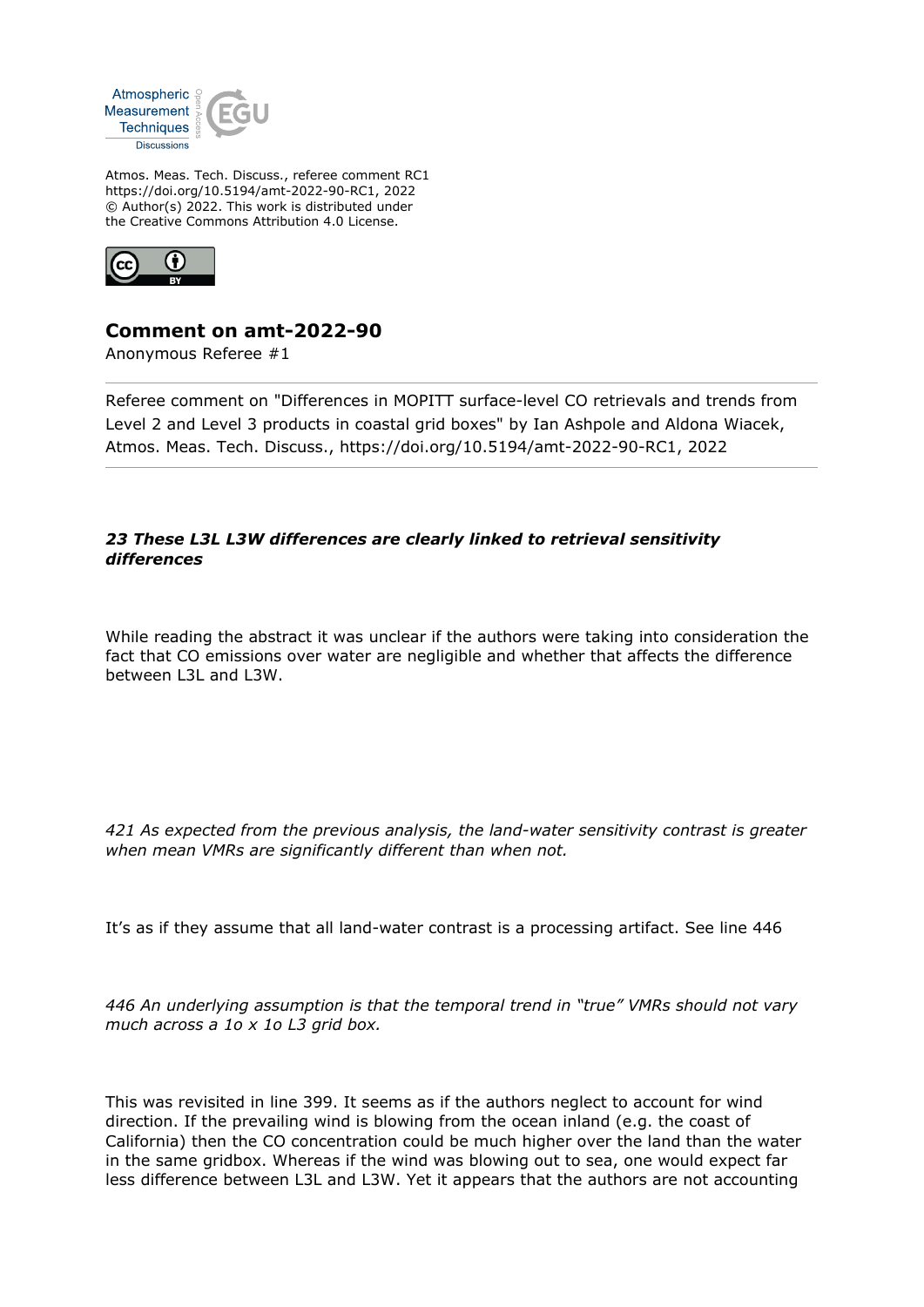for this.

*110 It cannot be overlooked that working with L3 data thus requires fewer computing resources and less technical proficiency*

Agreed. Furthermore gridded products are accessible by many more tools that users are familiar with such as Panoply.

*177 Validation results are comparable to V8. It is expected that the main conclusions of this paper to hold for V9, since the land-water sensitivity contrast remains and L3 processing method appears to be unchanged.*

Actually, V9 discards far fewer L2 pixels due to cloudiness than V8 which may affect the results. I suggest the authors repeat some experiments with V9 to confirm their assumption. Yes, they are correct that the L2  $\Box$  L3 processing method is unchanged.

*193 which at the time of writing, is the most recent data quality summary*

More recent data quality statements are available now. See https://asdc.larc.nasa.gov/documents/mopitt/mopitt\_quality\_statements.html

*483 However, the results presented do imply a general tendency for trend*

*484 underestimation in retrievals over water within coastal grid boxes compared to retrievals over land in the*

*485 same grid boxes obtained at the same times, which appears to be linked to differences in retrieval sensitivity.*

This feels like the most important point of the paper. Perhaps more effort to demonstrate and quantify would be helpful.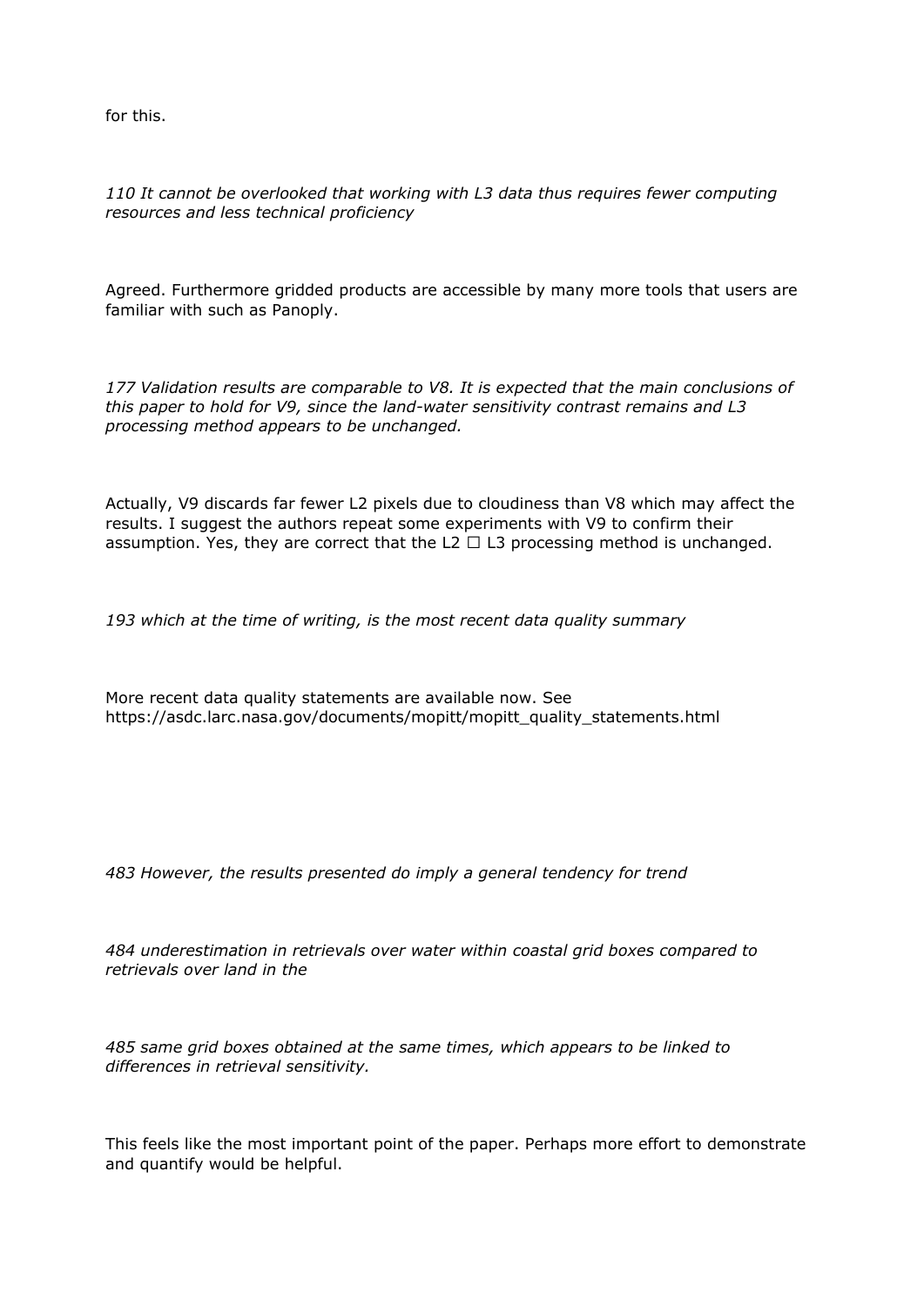The discussion in the paragraph starting on line 417 is very important however it would have even more impact if it it included the consideration of one more bit of information. The skill of MOPITT retrievals of CO (VMR) is not random. It is dependent on conditions such as thermal contrast between the surface and the air, which is what the authors are describing when they see discontinuities between L3L and L3W. However another factor is that MOPITT sees CO better when there's a lot of it. The uncertainty (as measured by DFS) decreases when the CO signal is large. So if there's less CO over the ocean due to fewer sources, that will also affect the results of this analysis.

451 – The word "gradient" appears but I'm having trouble understanding its definition here. Is it just the difference between temporal trends of L3L and L3W? Or is it spatial?

Table 1 – It took me several attempts to understand what the "d" column was.

*483 However, the results presented do imply a general tendency for trend*

*484 underestimation in retrievals over water within coastal grid boxes compared to retrievals over land in the*

*485 same grid boxes obtained at the same times, which appears to be linked to differences in retrieval sensitivity.*

This seems like a valid conclusion based on the analysis performed. There are a lot of details about the methodology to arrive at this conclusion that confused me more than served as support for clear statements such as this.

*613 In these instances, L3O would therefore seem to be misclassified.*

This is a valuable insight.